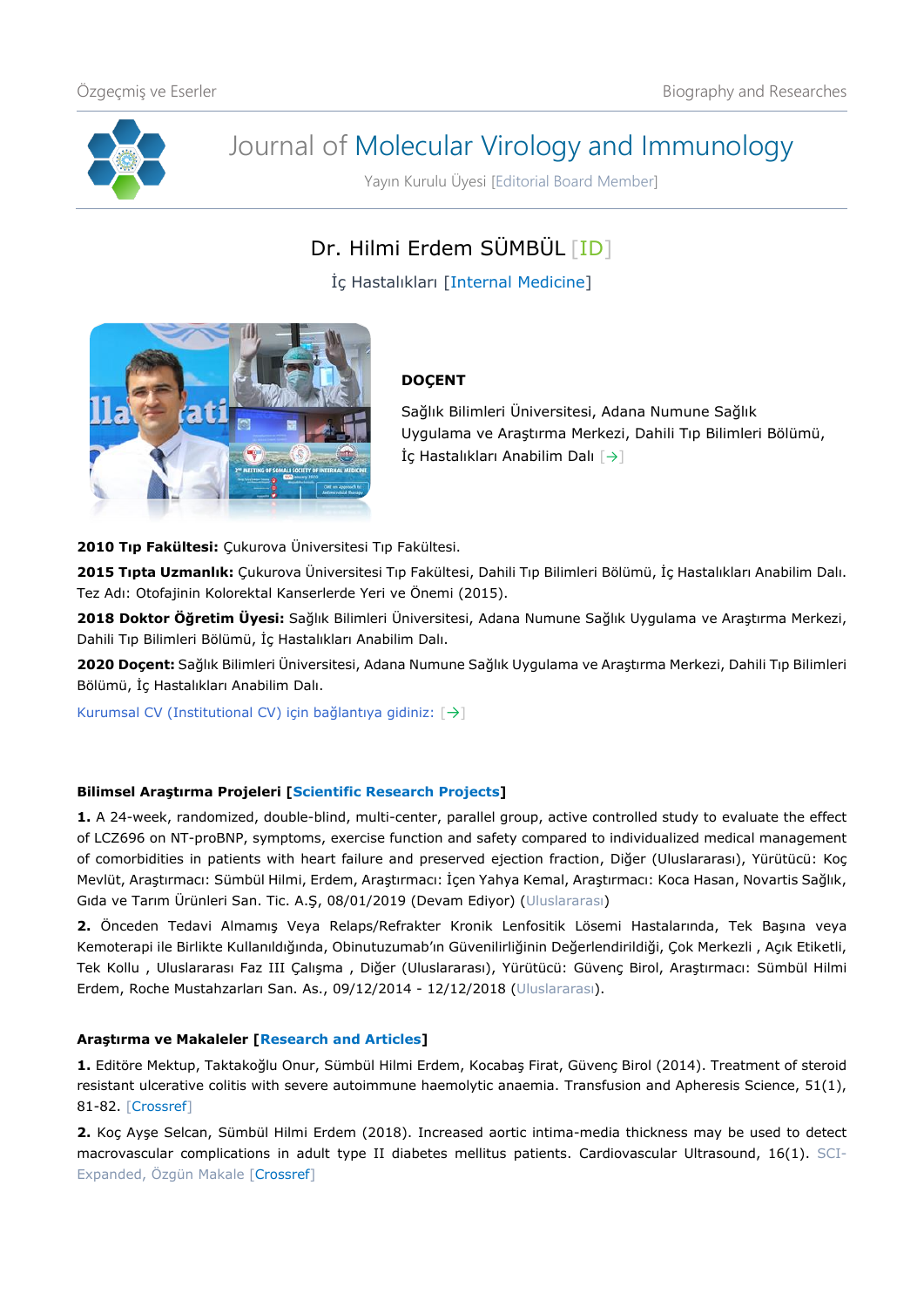**3.** Koç Ayşe Selcan, Sümbül Hilmi Erdem (2018). Renal cortical stiffness obtained by shear wave elastography imaging is increased in patients with type 2 diabetes mellitus without diabetic nephropathy. Journal of Ultrasound, 21(4), 279-285. Alan endeksleri, Özgün Makale [\[Crossref\]](https://doi.org/10.1007/s40477-018-0315-4)

**4.** İçen Yahya Kemal, Koç Ayşe Selcan, Sümbül Hilmi Erdem (2018). Coronary Artery Disease Severity Is Associated with Abdominal Aortic Intima–Media Thickness in Patients with Non-ST-Segment Elevation Myocardial Infarction. Angiology, 70 (6), 561-566. SCI, Özgün Makale [\[Crossref\]](https://doi.org/10.1177/0003319718794833)

**5.** Senturk Serhat Emre, İçen Yahya Kemal, Koç Ayşe Selcan, Donmez Yurdaer, Baykan Ahmet Oytun, Ünal İlker, Sümbül Hilmi Erdem, Koç Mevlüt (2018). Evaluation of coronary sinus morphology by three-dimensional transthoracic echocardiography in patients undergoing electrophysiological study. Journal of Arrhythmia, 34(6), 626- 631. Alan endeksleri, Özgün Makale [\[Crossref\]](https://doi.org/10.1002/joa3.12122)

**6.** Sümbül Hilmi Erdem, Koç Ayşe Selcan, Demirtaş Derya (2018). Increased carotid-femoral pulse wave velocity and common carotid artery intima-media thickness obtained to assess target organ damage in hypertensive patients are closely related. Clinical and Experimental Hypertension, 41(5), 466-473. SCI, Özgün Makale [\[Crossref\]](https://doi.org/10.1080/10641963.2018.1506471)

**7.** Koç Ayşe Selcan, Sümbül Hilmi Erdem (2018). Relationship Between Renal Resistive Index and Increased Renal Cortical Stiffness in Patients with Preserved Renal Function. European Journal of Therapeutics, 24(4), 255-261. TR Dizin, Özgün Makale [\[Crossref\]](https://doi.org/10.5152/EurJTher.2018.817)

**8.** İçen Yahya Kemal, Sümbül Hilmi Erdem, Koç Mevlüt (2018). Increased P wave duration and dispersion is associated with catheter-related atrial fibrillation during electrophysiological study. The European Research Journal, 5(4), 691-696. TR Dizin, Özgün Makale [\[Crossref\]](https://doi.org/10.18621/eurj.412058)

**9.** Sümbül Hilmi Erdem, Karakoç Emre, Erdoğan Murat, Kuşçu Özlem Özkan, Kibar Filiz, Çetiner Salih, Korkmaz Kapukaya Tuba, Yahşi Merve, Kocabaş Firat (2018). The importance of lipid raft proteins for sepsis, Can raftlin-2 be a new biomarker? Eurasian Journal of Medical Investigation, 2(2), 95-100. Diğer endeksler, Özgün Makale [\[Crossref\]](https://doi.org/10.14744/ejmi.2018.69875)

**10.** Koç Ayşe Selcan, Sümbül Hilmi Erdem (2018). In determining cut-off values for increased carotid intima-media thickness age should be considered. Turk Kardiyoloji Dernegi Arsivi-Archives of the Turkish Society of Cardiology, 47(4), 301-311. TR Dizin, Özgün Makale [\[Crossref\]](https://doi.org/10.5543/tkda.2018.94770)

**11.** Büyükşimşek Mahmut, Kara İsmail Oğuz, Yetişir Abdullah Evren, Mirili Cem, Gökçay Serkan, Oğul Ali, Tohumcuoğlu Mert, Sümbül Hilmi Erdem, Büyükşimşek Kübra (2018). Metastatic Renal Cell Carcinoma Case Report Undergoing Multiple Treatment Options and Review of Literature. Eurasian Journal of Medical Investigation, 2(2), 101-103. Deleme Makale [\[Crossref\]](https://doi.org/10.14744/ejmi.2018.76376)

**12.** İçen Yahya Kemal, Koç Ayşe Selcan, Sümbül Hilmi Erdem (2018). Reply to the Letter to the Editor Entitled Coronary Artery Disease Severity Is Associated with Abdominal Aortic Intima-Media Thickness in Patients with Non-ST-Segment Elevation Myocardial Infarction. Angiology, 70(6), 568-568. Editöre Mektup [\[Crossref\]](https://doi.org/10.1177/0003319718808391)

**13.** İçen Yahya Kemal, Koç Ayşe Selcan, Sümbül Hilmi Erdem (2018). Reply to the Letter to the Editor Entitled "Association of SYNTAX Score with Abdominal Aortic Intima-Media Thickness in Non-ST Elevation Myocardial Infarction". Angiology, 70(6), 571-571. Editöre Mektup [\[Crossref\]](https://doi.org/10.1177/0003319718811653)

**14.** Sümbül Hilmi Erdem, Büyükşimşek Mahmut, Saraçoğlu Sümbül Merve, Güvenç Birol (2018). Paroxysmal nocturnal hemoglobinuria case presenting as cerebral venous sinus thrombosis. Journal of Surgery and Medicine, 2(2), 190-192. Vaka Takdimi [\[Crossref\]](https://doi.org/10.28982/josam.411600)

**15.** Vaka Takdimi, Sümbül Hilmi Erdem, Sümbül Bilge, Büyükşimşek Mahmut, Saraçoğlu Sümbül Merve, Karakoç Emre (2018). A catastrophic leptospirosis case with multisystemic involvement. Journal of Surgery and Medicine, 2(2), 181-183. [\[Crossref\]](https://doi.org/10.28982/josam.397719)

**16.** Demirtaş Abdullah Orhan, Koç Ayşe Selcan, Sümbül Hilmi Erdem, Koca Hasan, Içen Yahya Kemal, Demirtaş Derya, Peköz Burçak Çakır, Ardic Mustafa, Koç Mevlüt, Küçükosmanoğlu Mehmet (2019). Liver stiffness obtained by ElastPQ ultrasound shear wave elastography independently determines mean right atrial pressure. Abdominal Radiology, 44(9), 3030-3039. SCI-Expanded, Özgün Makale [\[Crossref\]](https://doi.org/10.1007/s00261-019-02083-3)

**17.** Koç Ayşe Selcan, Peköz Burçak Çakır, Dönmez Yurdaer, Yaşar Simge, Ardic Mustafa, Görgülü Feride Fatma, Içen Yahya Kemal, Sümbül Hilmi Erdem, Koç Mevlüt (2019). Usability of Achilles tendon strain elastography for the diagnosis of coronary artery disease. Journal of Medical Ultrasonics, 46(3), 343-351. SCI-Expanded, Özgün Makale [\[Crossref\]](https://doi.org/10.1007/s10396-019-00931-9)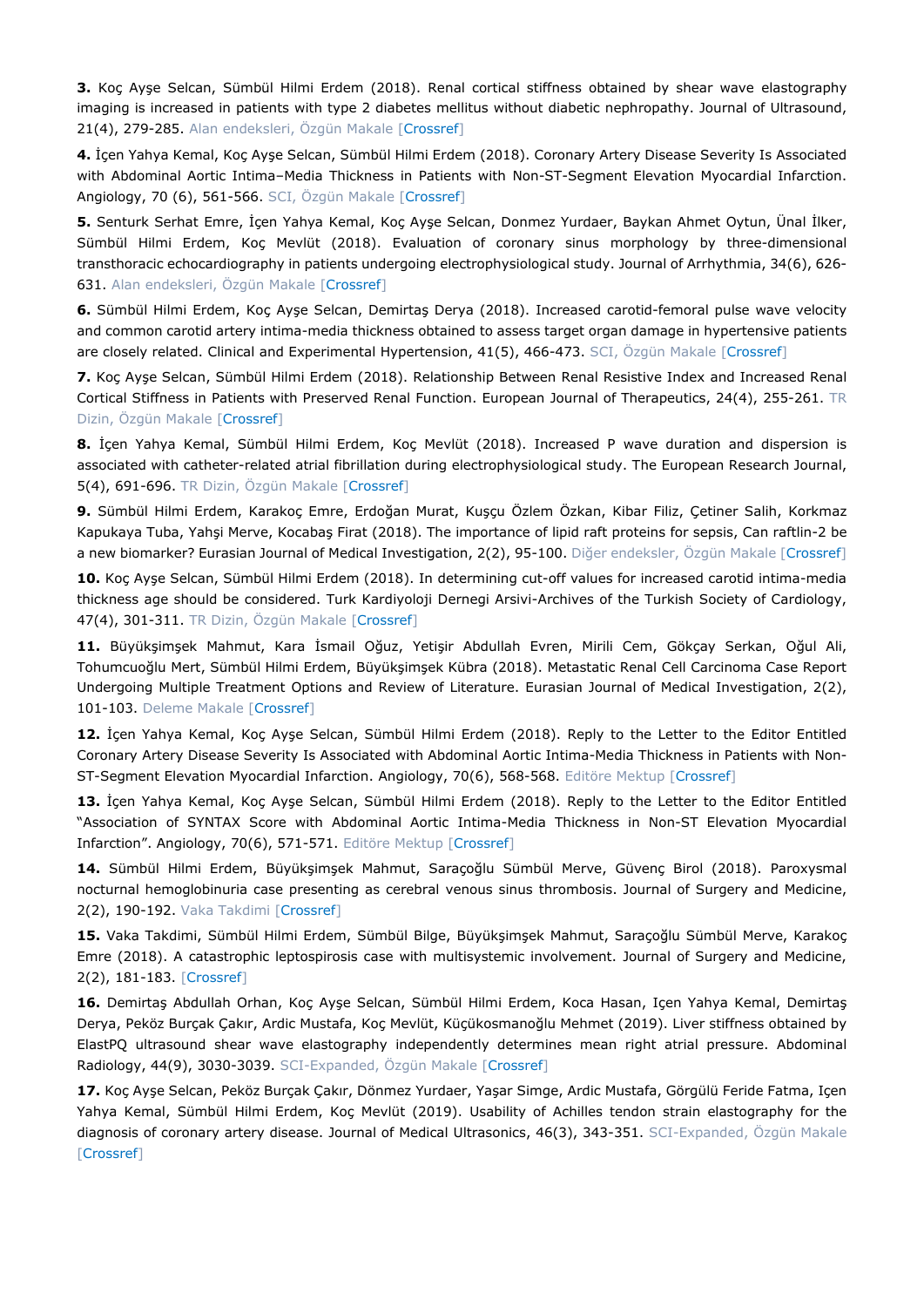**18.** Sümbül Hilmi Erdem, Koç Ayşe Selcan (2019). The Abdominal Aortic Intima-Media Thickness Increases in Patients with Primary Hyperparathyroidism. Experimental and Clinical Endocrinology Diabetes, 127(06), 387-395. SCI, Özgün Makale [\[Crossref\]](https://doi.org/10.1055/a-0664-7820)

**19.** Sümbül Hilmi Erdem, Koç Ayşe Selcan, Gülümsek Erdinç (2019). Renal cortical stiffness is markedly increased in pre-diabetes mellitus and associated with albuminuria. Singapore Med J. 2019 Jun 14. SCI-Expanded, Özgün Makale [\[Crossref\]](https://doi.org/10.11622/smedj.2019052)

**20.** Demirtaş Derya, Sümbül Hilmi Erdem, Bulut Atilla, Demirtaş Abdullah Orhan, Gülümsek Erdinç, Koca Hasan, İçen Yahya Kemal, Koç Mevlüt (2019). Tp-e interval, Tp-e/QT and Tp-e/QTc ratio in hypertensive patients with primary aldosteronism. Clinical and Experimental Hypertension, 1-6. SCI, Özgün Makale [\[Crossref\]](https://doi.org/10.1080/10641963.2019.1632341)

**21.** Demirtaş Abdullah Orhan, Içen Yahya Kemal, Koca Hasan, Sümbül Hilmi Erdem, Demirtaş Derya, Koseoglu Zikret, Koç Mevlüt (2019). The relationship between blood glucose and nocturnal supraventricular tachycardia attacks in non-diabetic patients. Journal of Interventional Cardiac Electrophysiology, 55(1), 115-120. SCI-Expanded, Özgün Makale [\[Crossref\]](https://doi.org/10.1007/s10840-019-00549-4)

**22.** Sümbül Hilmi Erdem, Koç Ayşe Selcan , Demirtaş Derya, Koca Hasan, Peköz Burçak Çakır, Görgülü Feride Fatma, Donmez Yurdaer, Demirtaş Abdullah Orhan, Koç Mevlüt, Içen Yahya Kemal (2019). Increased renal cortical stiffness obtained by share-wave elastography imaging significantly predicts the contrast-induced nephropathy in patients with preserved renal function. Journal of Ultrasound, 22(2), 185-191. Alan endeksleri, Özgün Makale [\[Crossref\]](https://doi.org/10.1007/s40477-019-00373-6)

**23.** Koç Ayşe Selcan, Demirtaş Derya, Görgülü Feride Fatma, Sümbül Hilmi Erdem (2019). Diurnal variation of renal resistive index over 24-hour period in hypertensive patients and healthy controls. Abdominal Radiology, 44(3), 1010- 1018. SCI-Expanded, Özgün Makale [\[Crossref\]](https://doi.org/10.1007/s00261-018-1798-3)

**24.** Demirtaş Derya, Sümbül Hilmi Erdem, Demirtaş Abdu Llah Orhan, İçen Yahya Kemal, Gülümsek Erdinç, Koca Hasan, Urgun Örsan Deniz, Koç Mevlüt (2019). Morning blood pressure surge increases in patients with hypertensive primary hyperparathyroidism and is independently associated with serum calcium level. Clinical and Experimental Hypertension, 1-7. SCI, Özgün Makale [\[Crossref\]](https://doi.org/10.1080/10641963.2019.1590388)

**25.** Sümbül Hilmi Erdem, Koç Ayşe Selcan (2019). Hypertension is Common in Patients with Newly Diagnosed Acromegaly and is Independently Associated with Renal Resistive Index. High Blood Pressure Cardiovascular Prevention, 26(1), 69-75. Alan endeksleri, Özgün Makale [\[Crossref\]](https://doi.org/10.1007/s40292-018-0293-9)

**26.** Bulut Atilla, Acele Armağan, Donmez Yurdaer, Peköz Burçak Çakır, Erdoğan Murat, Sümbül Hilmi Erdem, İçen Yahya Kemal, Koç Mevlüt (2019). Aortic intima-media thickness can be used to determine target organ damage in adult patients with coronary artery disease risk factors. Archives of Medical Science - Atherosclerotic Diseases, 4(1), 183-190. Alan endeksleri, Özgün Makale [\[Crossref\]](https://doi.org/10.5114/amsad.2019.87002)

**27.** Koç Ayşe Selcan, Sümbül Hilmi Erdem, Gülümsek Erdinç (2019). Increased renal cortical stiffness in patients with advanced diabetic kidney disease. Saudi journal of kidney diseases and transplantation: an official publication of the Saudi Center for Organ Transplantation, Saudi Arabia, 30(1), 138-150. Alan endeksleri, Özgün Makale [\[PMED\]](https://pubmed.ncbi.nlm.nih.gov/30804275/)

**28.** Koç Ayşe Selcan, Sümbül Hilmi Erdem (2019). Prediabetes Is Associated with Increased Liver Stiffness Identified by Noninvasive Liver Fibrosis Assessment. Ultrasound Quarterly, 1. SCI-Expanded, Özgün Makale [\[Crossref\]](https://doi.org/10.1097/RUQ.0000000000000419)

**29.** Bankir Mehmet, Sümbül Hilmi Erdem, Koç Ayşe Selcan, Demirtaş Derya, Acıbucu Fettah (2019). Elastography detected solid organ stiffness increased in patients with acromegaly. Medicine, 98(3), 14212. SCI, Özgün Makale [\[Crossref\]](https://doi.org/10.1097/MD.0000000000014212)

**30.** Demirtaş Derya, Sümbül Hilmi Erdem, Kara Banu (2019). Diaphragmatic Breathing Exercises Reduce Reflux Symptoms in Non-Erosive Reflux Disease. Van Medical Journal, 26(4), 545-549. TR Dizin, Özgün Makale [\[Crossref\]](https://doi.org/10.5505/vtd.2019.36043)

**31.** Sümbül Hilmi Erdem, Demirtaş Derya (2019). Akromegali hastalarında aort intima media kalınlığı artmıştır ve insülin benzeri büyüme faktörü-1 düzeyi ile bağımsız olarak ilişkilidir. Cukurova Medical Journal, 44(Ek 1), 100-107. TR Dizin, Özgün Makale [\[Crossref\]](https://doi.org/10.17826/cumj.553729)

**32.** Sümbül Hilmi Erdem, Acıbucu Fettah (2019). Graves' disease and thyroiditis can be differentiated using only free thyroid hormone levels. The European Research Journal. TR Dizin, Özgün Makale [\[Crossref\]](https://doi.org/10.18621/eurj.499174)

**33.** Demirtaş Derya, Sümbül Hilmi Erdem (2019). Significantly Increased Liver Stiffness Detected by ElastPQ Ultrasound Shear Wave Elastography in Patients with Chronic Liver Disease of Over 75 Years of Age: A Cross-Sectional Study. European Journal of Therapeutics, 25(3), 216-222. TR Dizin, Özgün Makale [\[Crossref\]](https://doi.org/10.5152/EurJTher.2019.19033)

**34.** İçen Yahya Kemal, Demirtaş Abdullah Orhan, Koç Ayşe Selcan, Sümbül Hilmi Erdem, Koç Mevlüt (2019). Liver stiffness value obtained with ElastPQ ultrasound is increased by NYHA class in chronic heart failure patients with